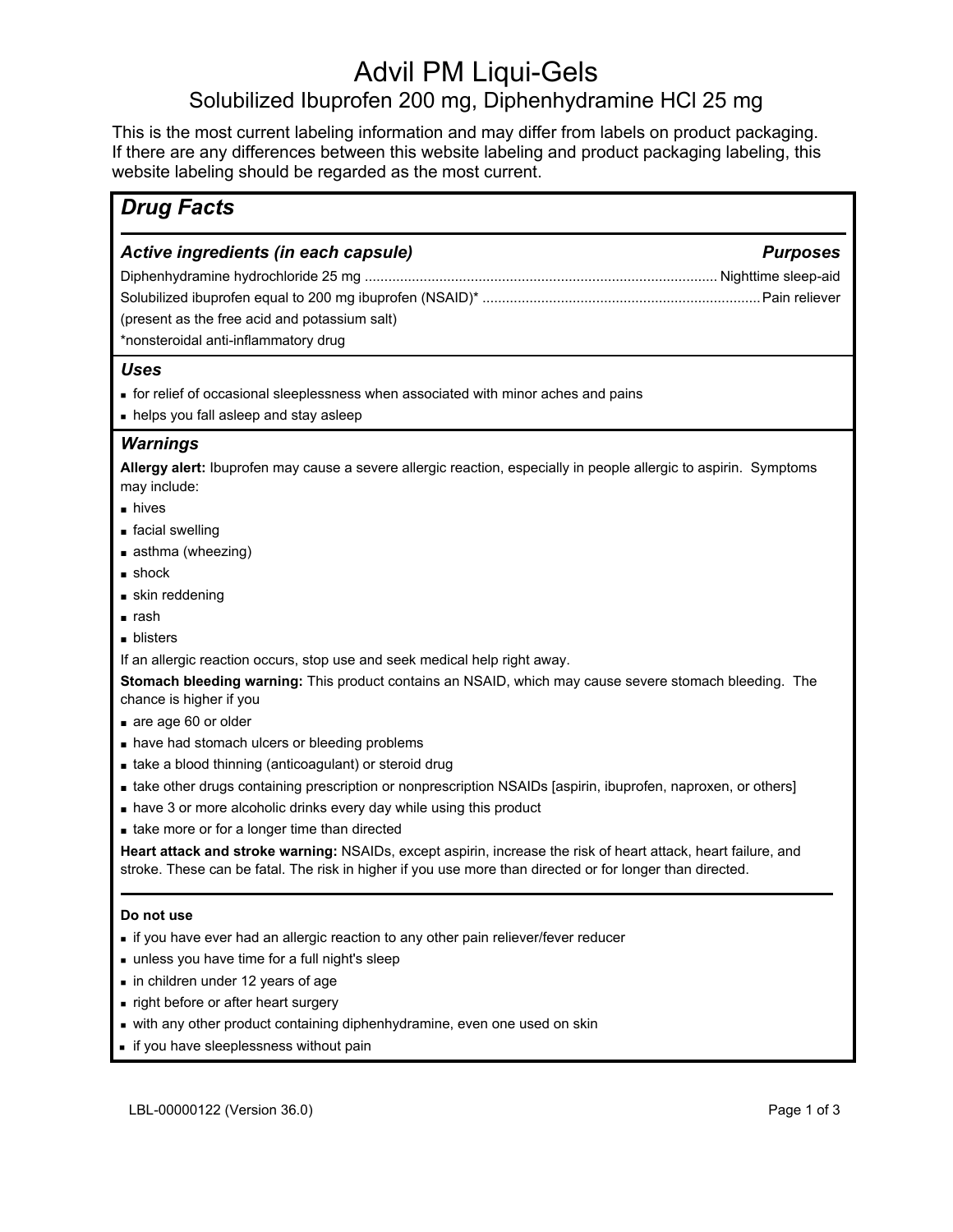# Advil PM Liqui-Gels Solubilized Ibuprofen 200 mg, Diphenhydramine HCl 25 mg

This is the most current labeling information and may differ from labels on product packaging. If there are any differences between this website labeling and product packaging labeling, this website labeling should be regarded as the most current.

### **Ask a doctor before use if**

- stomach bleeding warning applies to you
- you have problems or serious side effects from taking pain relievers or fever reducers
- you have a history of stomach problems, such as heartburn
- you have high blood pressure, heart disease, liver cirrhosis, kidney disease, asthma, or had a stroke
- you are taking a diuretic
- you have a breathing problem such as emphysema or chronic bronchitis
- you have glaucoma
- you have trouble urinating due to an enlarged prostate gland

#### **Ask a doctor or pharmacist before use if you are**

- taking sedatives or tranquilizers, or any other sleep-aid
- under a doctor's care for any continuing medical illness
- **taking any other antihistamines**
- taking aspirin for heart attack or stroke, because ibuprofen may decrease this benefit of aspirin
- **taking any other drug**

#### **When using this product**

- **drowsiness will occur**
- **avoid alcoholic drinks**
- o do not drive a motor vehicle or operate machinery
- **take with food or milk if stomach upset occurs**

#### **Stop use and ask a doctor if**

- you experience any of the following signs of stomach bleeding:
- feel faint
- vomit blood
- have bloody or black stools
- **have stomach pain that does not get better**
- you have symptoms of heart problems or stroke:
- **chest pain**
- **trouble breathing**
- weakness in one part or side of body
- slurred speech
- leg swelling
- pain gets worse or lasts more than 10 days
- sleeplessness persists continuously for more than 2 weeks. Insomnia may be a symptom of a serious underlying medical illness.
- **redness or swelling is present in the painful area**
- any new symptoms appear